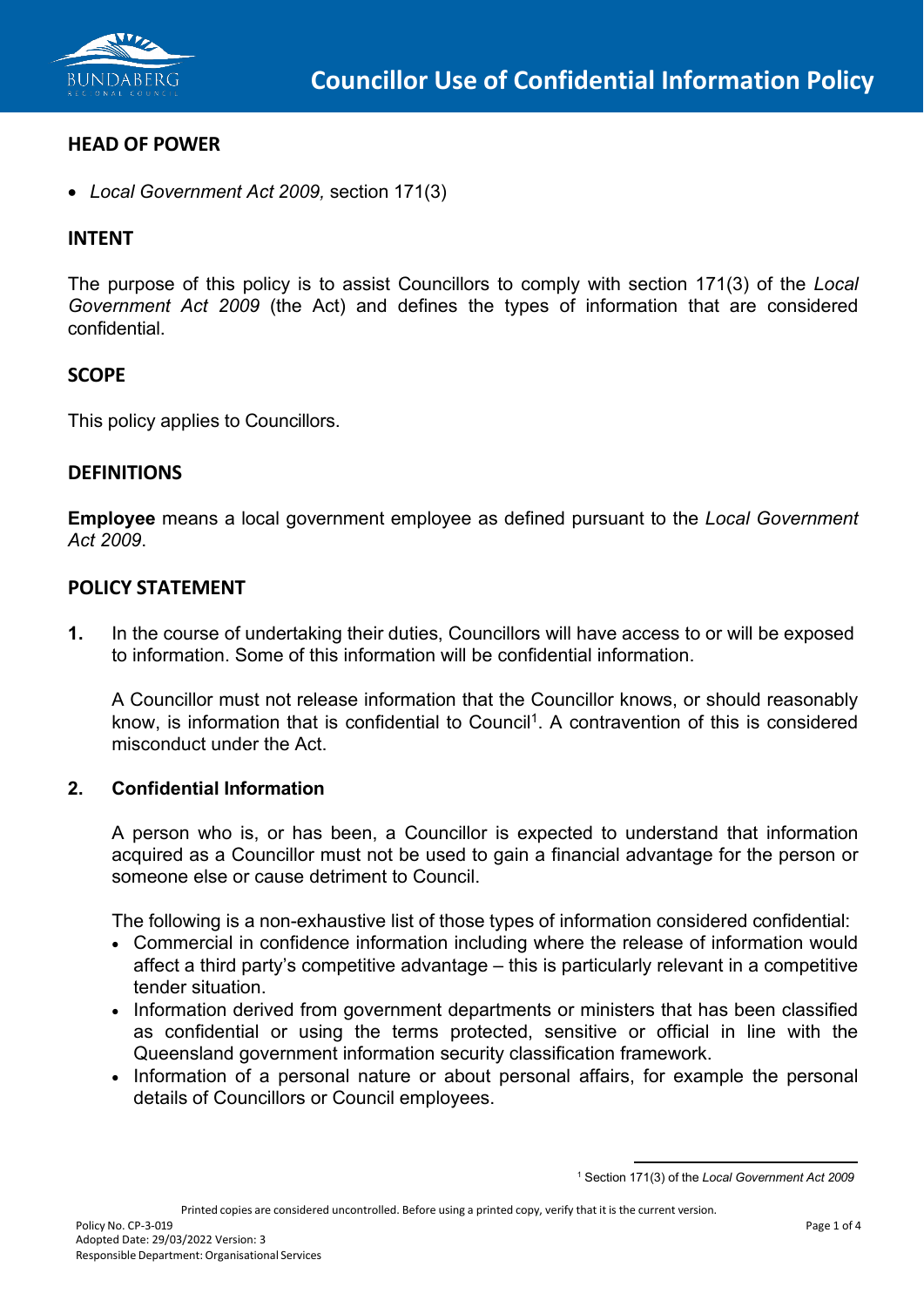

- Information relating to property disposal or an acquisition process where release of the information may prejudice Counci[l2](#page-1-0) .
- Financial and legal analysis where the disclosure of that information may compromise Council or someone else.
- Information that could result in action being taken against Council for defamation.
- Legal advice provided to Council, information about a legal issue/matter before the courts or legal proceedings that may be taken by or against Council.
- Information that is expressly given to Councillors in confidence.
- Information examined or discussed at Councillor briefing/consultation sessions unless the Chief Executive Officer declares that such information (or part thereof) is not confidential.
- Information about:
	- The appointment, discipline or dismissal of the Chief Executive Officer;
	- Industrial matters affecting employees;
	- Council's budget;
	- Rating concessions;
	- Matters that may directly affect the health and safety of an individual or group of individuals;
	- Negotiations relating to the taking of land by Council under the *Acquisition of Land Act 1967*;
	- A matter that Council is required to keep confidential under a law of, or formal arrangement with, the Commonwealth or a State.

# **3. Confidential Information at Council Meetings**

During Council meetings, and other meetings of Council, Councillors will receive information which they know or ought to know is confidential. However, to assist the Councillor, the following applies:

- The Chief Executive Officer may make a declaration that information concerning a specific matter is to be treated as confidential to Council, and the information will remain confidential unless or until Council resolves to the contrary.
- An item on a Council meeting agenda and the information contained in the documentation or supporting material that is declared confidential by the Chief Executive Officer is to remain confidential unless or until Council resolves to the contrary.
- If the Mayor or a Councillor in a meeting asks that a matter be treated as confidential, Council will formally resolve as to whether all information concerning the matter is confidential.
- If Council resolves that an item and the information contained in the documentation or supporting material is to be confidential, it remains confidential unless or until Council resolves to the contrary.
- <span id="page-1-1"></span><span id="page-1-0"></span>• If Council exercises its powers to close a meeting to members of the public<sup>3</sup>, all information in relation to the matters discussed during the closed meeting or the closed portion of the meeting is confidential, unless and until Council resolves to the contrary.

<sup>3</sup> Section 254J of the *Local Government Regulation 2012*

<sup>2</sup> Section 171(1) of the *Local Government Act 2009*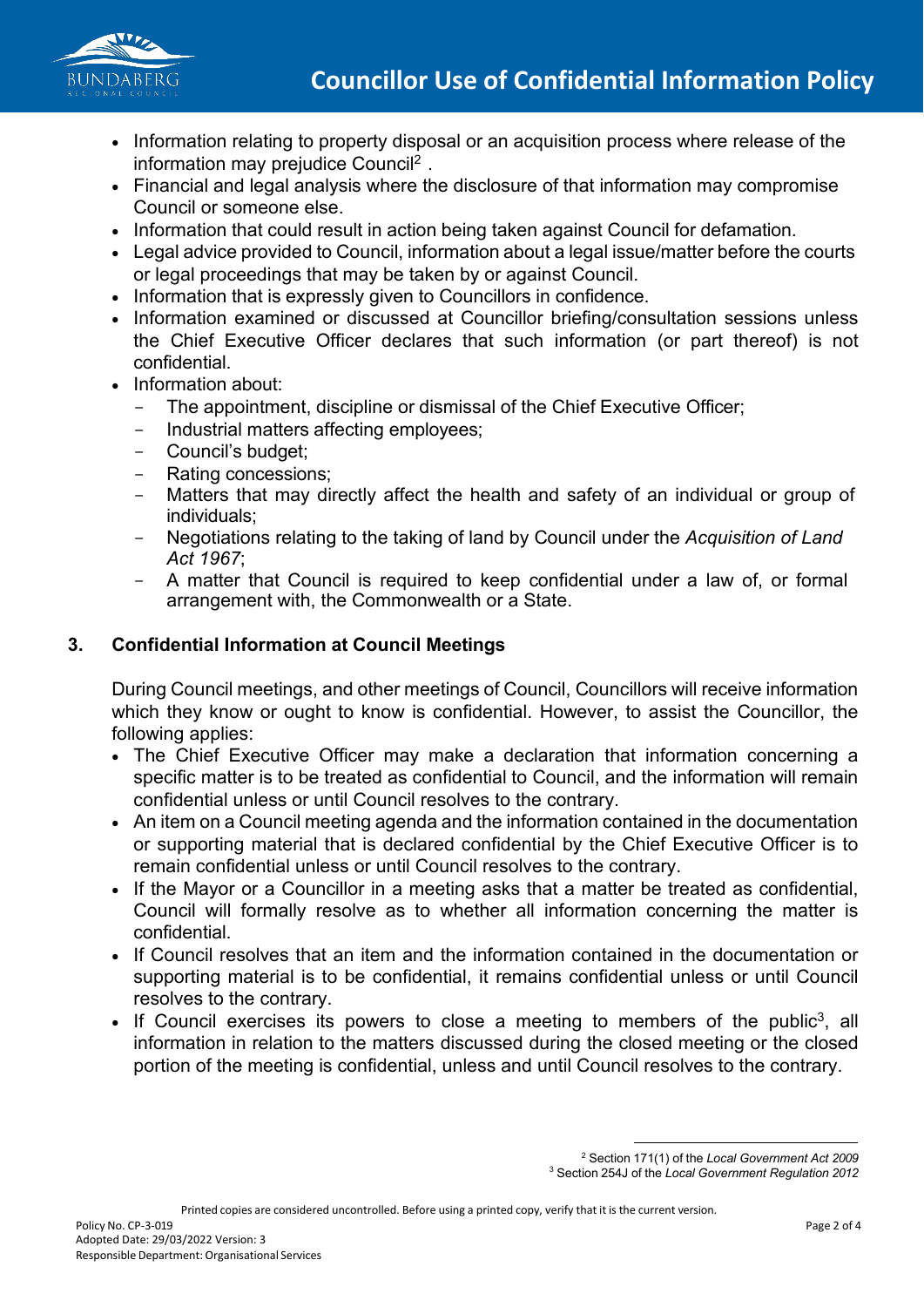

- Any information of a type deemed to be confidential is to be presumed by Councillors to be confidential to Council and must not be released without seeking advice from the Chief Executive Officer.
- If a Councillor has any doubt as to whether Council considers information to be confidential, the Councillor is to act on the assumption the information is confidential until the doubt is resolved at a subsequent meeting of Council.

# **4. Responsibilities of Councillors**

Councillors must be aware of their responsibilities and agree they should:

- Exercise due care when handling or using information acquired in their role as a Councillor.
- Acknowledge there will be information that must be treated as confidential because to release it would reduce public trust and confidence in the integrity of the Council.
- Acknowledge that disclosure of confidential information constitutes a breach of the Act.
- If uncertain, presume information is confidential, and seek advice from the Chief Executive Officer prior to any release of it.
- Undertake not to disclose and to use their best endeavours to prevent disclosure of, confidential information to any person or organisation, specifically:
	- Not discussing confidential Council information with family, friends and business associates; and
	- Ensure documents containing confidential information are properly safeguarded at all times, including materials stored at private or business residences.

# **5. Release of Confidential Information**

Any release of confidential information for any purpose to any person or organisation (other than those entitled to the information, such as other Councillors or employees) is a breach of section 171(3) of the Act.

Release includes:

- Orally telling any person about the information or any part of the information.
- Providing the original or a copy of documentation or any part of the documentation that is marked confidential.
- Paraphrasing (putting into your own words) any confidential information and providing that in writing or orally.

## **6. Breach of this Policy**

A complaint about a breach of this policy may be made by any person to the Office of the Independent Assessor (OIA). A breach of section 171(3) is considered misconduct as defined by section 150L of the Act.

Details of how to lodge a complaint to the OIA can be found at [www.oia.qld.gov.au.](http://www.oia.qld.gov.au/)